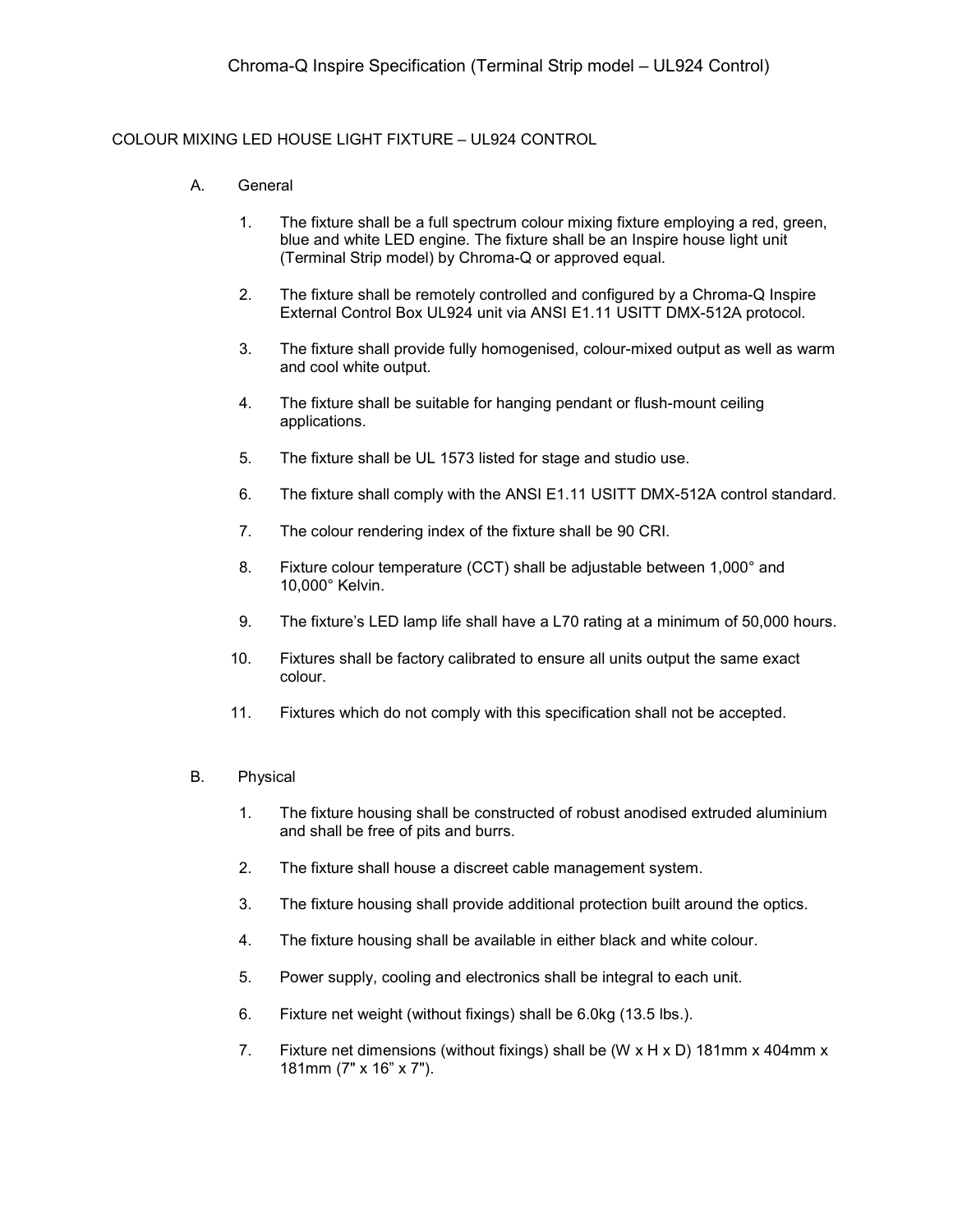- 8. The fixture shall include a built-in mounting bracket with a 12.7mm (1/2") diameter hole.
- 9. Optional accessories available shall include but not be limited to:
	- a. top hat/snoot (either black or white colour).
	- b. yoke mount kit (either black or white colour).
	- c. barndoor (either black or white colour).
	- d. blind sloped ceiling kit 0° to 15° angle (either black or white colour trim).
	- e. blind sloped ceiling kit 20° to 30° angle (either black or white colour trim).
- C. Agency Compliance and Environmental
	- 1. The fixture shall be UL Listed and shall be so labeled.
	- 2. The fixture Approvals shall include the following: CISPR 22/EN55022 & CISPR 24/EN55024, ICES-003 Issue 4:2004 / FCC Part 15 Subpart B:2010, CSA C22.2 No. 166-M1983: R2008, UL 1573:2003 (R2010), IEC 60598-2-17.
	- 3. The IP rating of the fixture shall be IP20 for dry location use.
- D. Thermal
	- 1. The fixture shall be cooled via natural convention without the aid of fans.
	- 2. The fixture shall operate in an ambient temperature range of  $0^{\circ}C$  (32 $^{\circ}F$ ) minimum, to 40° C (104°F) maximum ambient temperature.
	- 3. The fixture shall provide automatic protection to reduce the output when the internal temperature reaches the maximum limit due to extreme ambient temperature conditions.
- E. Electrical
	- 1. The fixture shall be equipped with an internal power supply.
	- 2. The power input rating of the fixture shall be 100V to 240V 50/60 Hz 120VA.
	- 3. The power supply shall have a power factor of 0.9.
	- 4. The fixture's maximum power consumption shall not exceed 100W @ 230V.
	- 5. The fixture's stand-by power consumption shall be 7W @ 230V.
	- 6. Fixture input power shall be via terminal block connection.
	- 7. The fixture requires power from a constant non-dim power source.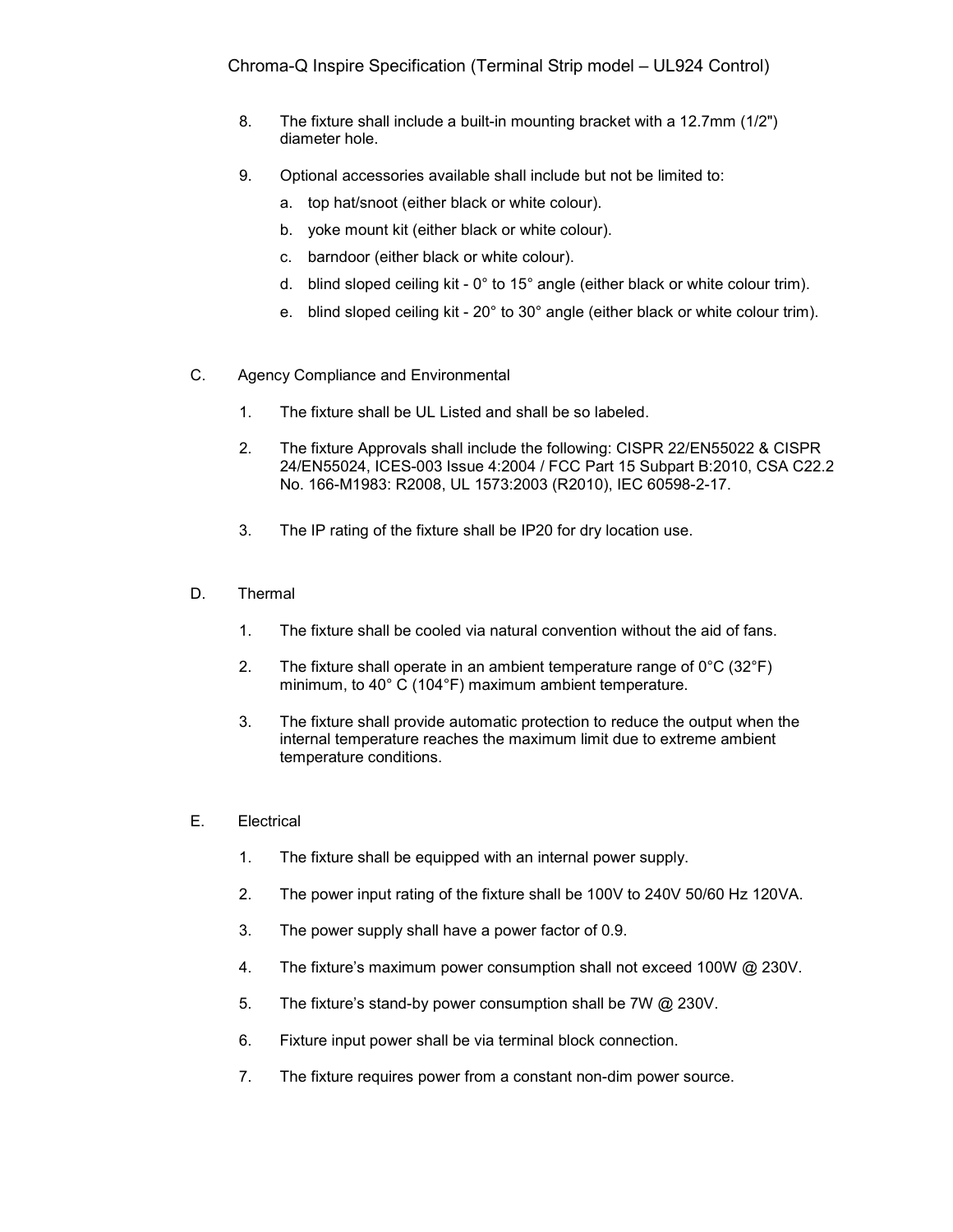- F. Optical
	- 1. The fixture shall incorporate fully homogenized colour mixing optics to eliminate the projection of multiple unsightly colour separation shadows from the different colour sources in the fixture.
	- 2. The fixture shall be available with one of three different beam angle lens options:
		- a. 32° (narrow lens)
		- b. 42° (medium lens)
		- c. 65° (wide lens)
	- 3. The fixture shall provide a smooth and symmetrical uniform wash output.
- G. Light Emitting Diodes
	- 1. The fixture shall have a single visible light source.
	- 2. All LEDs used in the fixture shall be of high brightness and proven quality from reputable LED manufacturers.
	- 3. LED systems manufacturers shall utilize an advanced production LED binning process to maintain LED color consistency.
	- 4. The colour rendering index of the fixture shall be 90 CRI. Or higher
	- 5. LEDs shall be rated for a 50,000-hour LED life to 70% intensity (L70).
	- 6. The hot lumen output (combined) of the fixture shall be:
		- a. 4,390 lumen utilizing narrow lens (32°)
		- b. 4,120 lumen utilizing medium lens (42°)
		- c. 4,390 lumen utilizing wide lens (65°)
- H. Dimming
	- 1. The LED system shall be digitally driven using high-speed pulse width modulation (PWM).
	- 2. The fixture shall offer 4 LED scan rate (PWM) frequency modes for compatibility with video broadcast equipment in order to avoid a flickering effect. The LED scan rate frequency modes shall be controlled via the Inspire External Control Box UL924.
	- 3. The dimming curve shall be of theatrical grade for smooth dimming over longer timed fades and at low intensities.
- I. Fixture Control and Configuration via Inspire External Control Box UL924